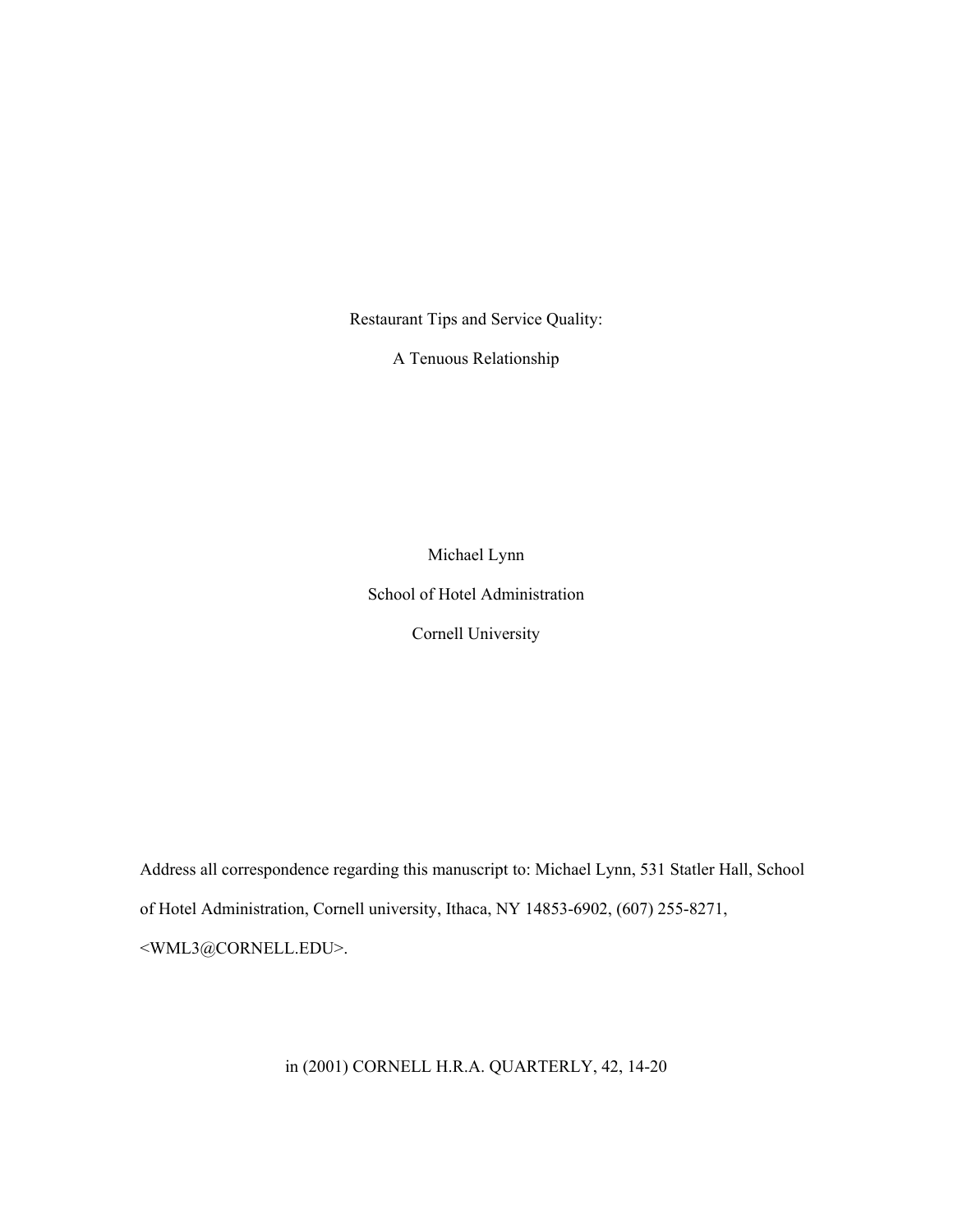## ABSTRACT

Restaurant owners and managers frequently use tips to: 1) motivate servers to deliver good service, 2) measure server performance, and 3) identify dissatisfied customers. All of these uses of tips assume that consumers reward better service with larger tips. That assumption was tested in a meta-analysis of 8 published and 6 unpublished studies involving 2,645 dining parties at 21 different restaurants. Consistent with restaurant managers' assumptions, there was a positive and statistically significant relationship between tips and service evaluations. However, that relationship was weak in the sense that differences between service levels in the average tip were small while differences within service levels in the tips left by different dining parties were large. These findings mean that while tips are a reward for service, they are not a good way to motivate servers, measure server performance, or identify dissatisfied customers.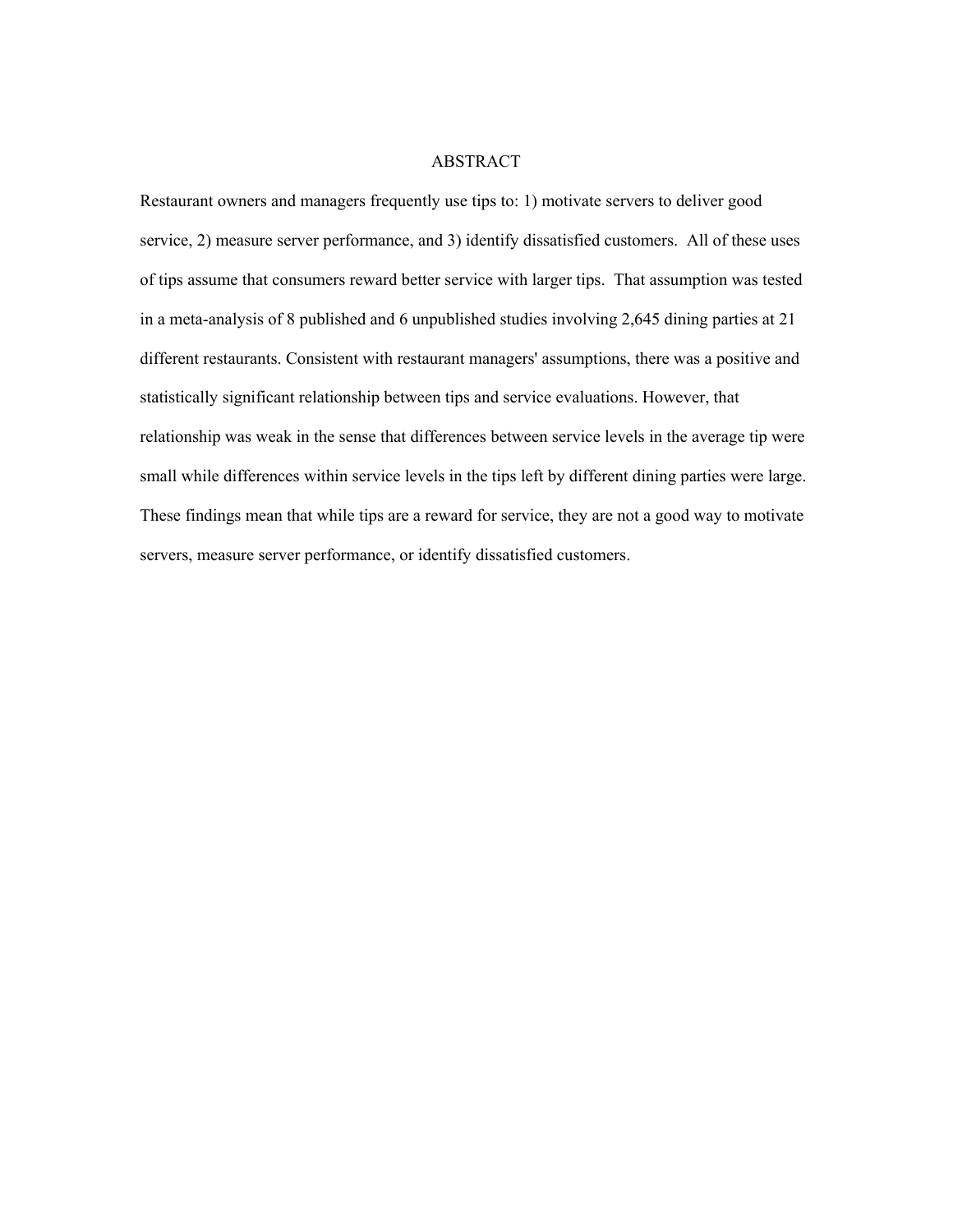Restaurant Tips and Service Quality:

A Tenuous Relationship

"By eliminating tipping, it (a service charge system) would take away all incentive to put out that effort at providing good service."

 *- Bernard Schreiner, Owner of Schreiner's Restaurants in Fond du Jac, Wisconsin*<sup>1</sup>

"This program…will be monitored by your charge tip averages…Tip averages are the most effective way to measure a server's capabilities and progress within the restaurant."

 *- Internal document announcing a server contest at Guadalajara Restaurant in Houston, Texas* 

"…I want to know when someone gets a small tip because the customer is telling us that he didn't get good service and we can then remedy the situation."

 *- Thad Eure Jr., Owner of the Angus Barn Restaurant in Raleigh, North Carolina*<sup>2</sup>

 As the preceding quotations illustrate, restaurant owners and managers use tips to: 1) motivate servers to deliver good service, 2) measure server performance, and 3) identify dissatisfied customers. All of these uses of tips assume that consumers reward better service with larger tips. Supporting this assumption are psychologists' theories about the need for equity in interpersonal relationships and consumers' self-reports about their tipping behaviors.

 Psychologists tell us that people are socialized to feel anxiety or distress when their relationships with others are inequitable.<sup>3</sup> A relationship is inequitable when the benefits one person receives from the relationship are not proportionate to the benefits he or she delivers to the relationship partner. Since inequitable relationships are distressing, people strive to maintain a balance between the benefits delivered and received in their relationships. This theory is relevant to tipping, because restaurant customers get service and give tips in relationships with servers.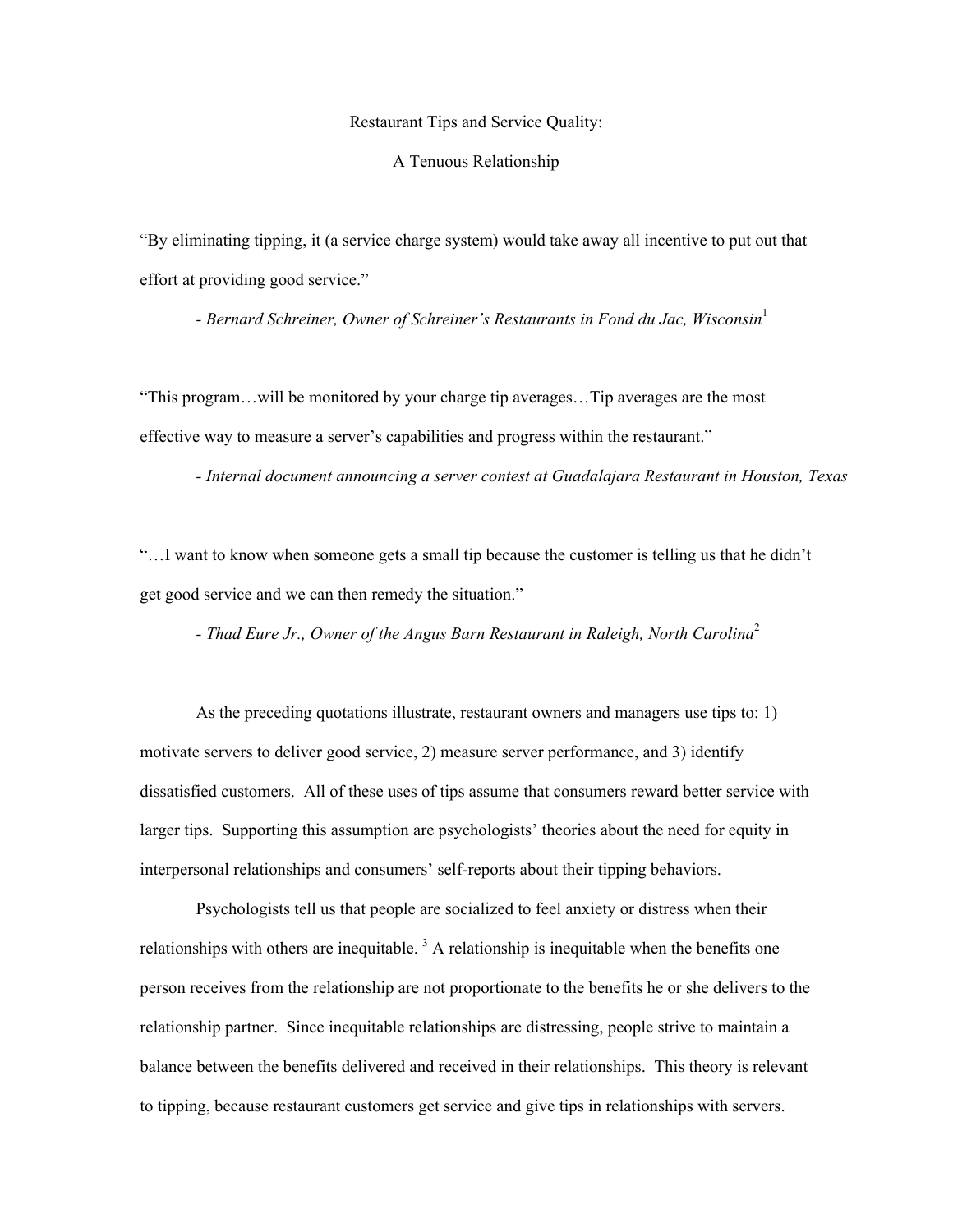To keep those relationships equitable, customers must give bigger tips when they get better service.<sup>4</sup> Psychological theory assures us that customers will do this because equity is important to people.

 Reinforcing psychological theory are consumers' self-reports. When asked why they leave tips, consumers most often reply that they tip to reward workers for services rendered. For example, a recent national survey found that 54.5 percent of respondents reported that the best explanation for why they do or do not tip restaurant waitstaff had to do with the quality of service received. No other explanation received anywhere near this level of endorsement.<sup>5</sup>

 Despite the aforementioned reasons for believing that customer's reward better service with larger tips, there are also good reasons for questioning this belief. First, researchers have found that equity motivations are weak in traditional economic relationships between buyers and sellers.<sup>6</sup> Tipping is an economic payment that occurs in the context of a commercial exchange, so it is possible that equity concerns affect tipping less than they do purely social behaviors. Second, researchers have demonstrated that people are poor at identifying the causes of their own behavior.  $\frac{7}{1}$  This means that consumers' reports that they tip as a reward for good service must be regarded with skepticism. Finally, people feel strong social pressure to tip 15 to 20 percent of the bill size.<sup>8</sup> This social pressure may keep consumers from leaving small tips even when dissatisfied with the service.

 Several researchers have tested the different expectations outlined above by empirically examining the relationship between tip sizes and evaluations of the service or dining experience. However, many of these studies are unpublished and those studies that have been published appeared in academic journals that are rarely read by hospitality managers. The present article brings all this research together in a meta-analysis of the service-tipping relationship with the purpose of informing restaurant managers about the true nature of that relationship. <sup>9</sup> Metaanalysis is a way of statistically combining and comparing the results of different studies. By statistically testing data from many tipping studies, this meta-analysis permits stronger and more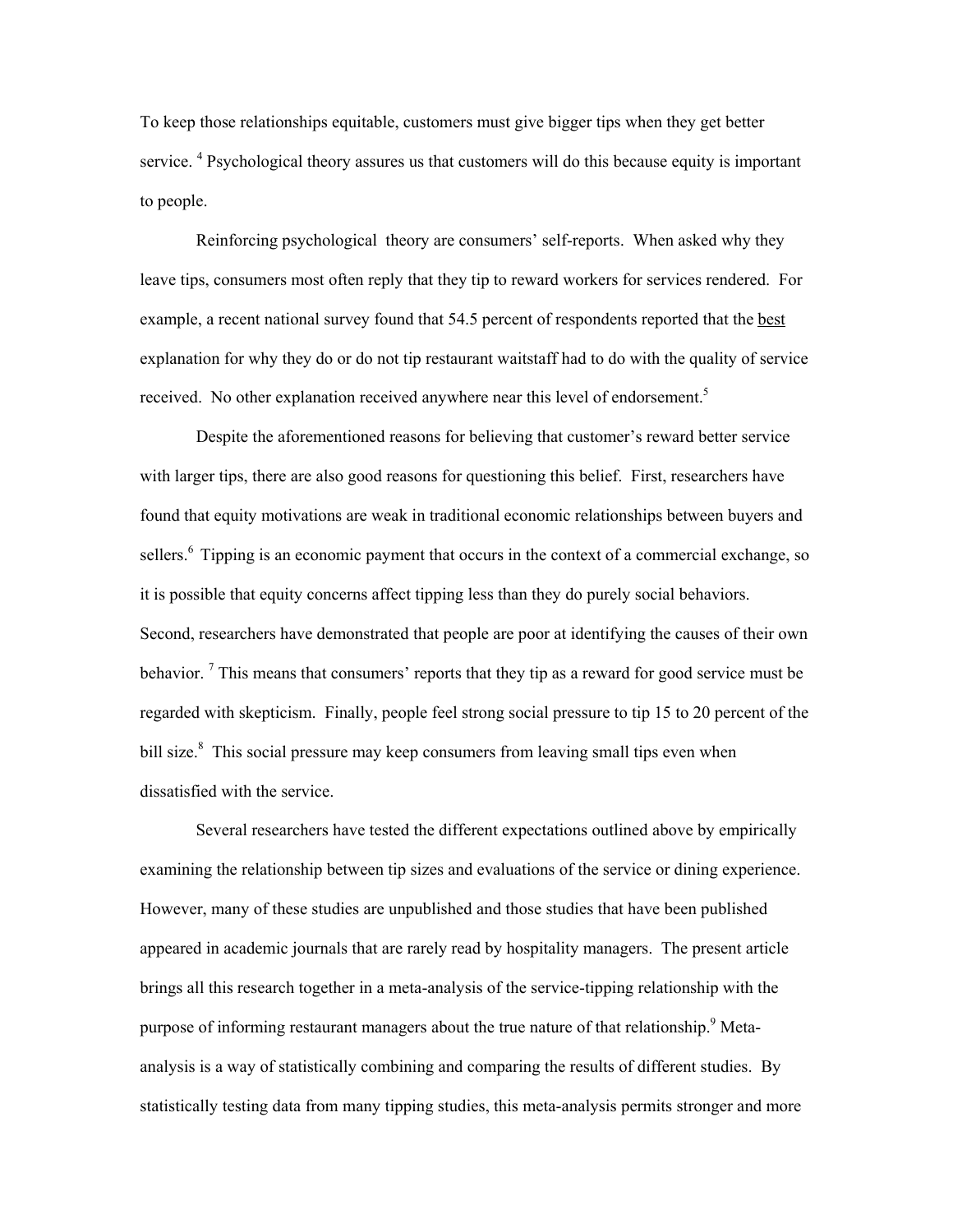generalizable conclusions about the nature of the relationship between tip size and service quality than can be obtained from any of the individual studies alone.

## METHOD

 An exhaustive search uncovered 8 published and 6 unpublished studies that have examined the relationship between tipping and evaluations of the service or dining experience.<sup>10</sup> These studies, which involved 2,645 dining parties at 21 different restaurants, provided 24 independent tests of the tipping-service relationship. The results of each of those tests were used to calculate two statistics – a correlation coefficient "r" that reflects the size of the observed tipping-service relationship and a z - score that reflects the statistical significance of the relationship. The resulting 24 correlation coefficients and 24 z - scors were then analyzed using meta-analytic formulas and procedures advocated in books by Brian Mullen and Robert Rosenthal.<sup>11</sup> A more detailed description of the methods employed in this meta-analysis is presented in Exhibit 1 and a more detailed description of the studies included in the meta-analysis is presented in Exhibit 2.

## RESULTS

 A graphic depiction and a statistical summary of the 24 tests of the tipping-service relationship in this meta-analysis are presented in Exhibit 3. The significance levels of these tests combined to produce an overall z - score of 5.82. The probability of getting a z - score this large by chance alone (if there were no true positive relationship) is less than 1 in 10,000! Thus, the data indicate that tip sizes do increase with ratings of the service or dining experience. However, the correlation between tips and evaluations of the service or dining experience had a mean of only .11. Since the absolute value of a correlation can range from 0 to 1, an average correlation of .11 is quite small and it indicates that the tips in these studies were only weakly related to evaluations of the service or dining experience.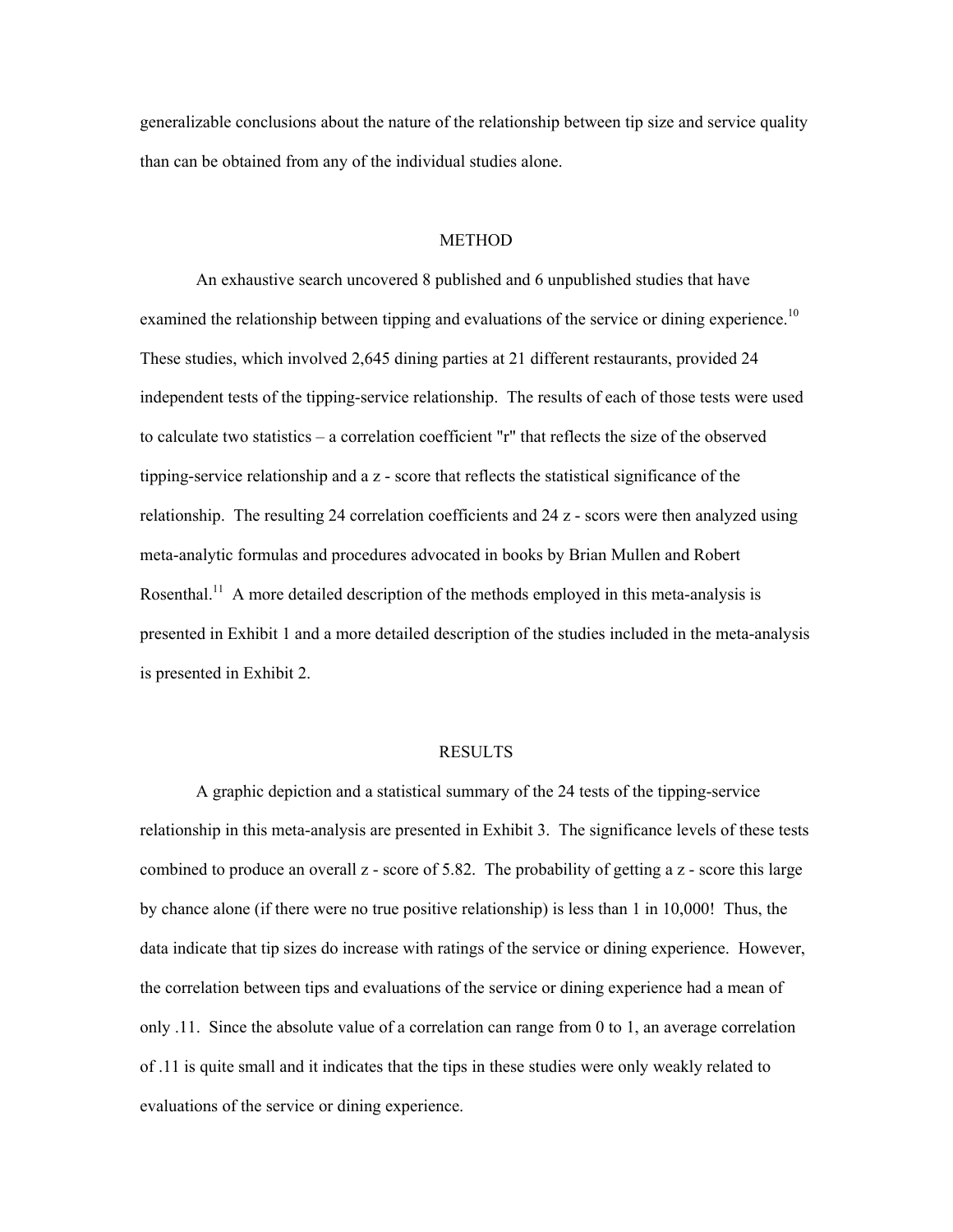Correlation coefficients may not be very meaningful to restaurant managers unfamiliar with statistics, so Exhibits 4 and 5 depict the tipping-service relationship in other ways. Exhibit 4 displays the median, minimum and maximum tip percentages left for different levels of rated service at five selected restaurants. Exhibit 5 plots the tip percentages and service ratings of 98 dining parties at one of the restaurants. The tipping-service relationships depicted in these exhibits are among the strongest in the literature. Nevertheless, readers will notice that the average (or median) tip increases only slightly as service ratings increase. Increasing service ratings from 3 to 5 (on a 5 point scale) raises the median tip by less than 3 percent of the bill in all four of the studies where sample sizes make this comparison meaningful and by less than 1 percent of the bill in two of those studies. Readers will also notice that the range in tips at each level of rated service is quite large. Consumers leave tips of 5 percent or less, as well as tips of 20 percent or more, at every level of service. These two observations should make it clear that the tipping-service relationship is best described as weak.

# SUMMARY AND IMPLICTIONS

 In summary, the relationship between tips and evaluations of the service or dining experience was assessed in a meta-analysis of 8 published and 6 unpublished studies involving 2,645 dining parties at 21 different restaurants. Consistent with restaurant managers' assumptions, psychologists' theories, and consumers' self-reports, there was a positive and statistically significant relationship between tips and service evaluations. However, that relationship was weak in the sense that differences between service levels in the average (or median) tip were small while differences within service levels in the tips left by different dining parties were large. The implications of these findings for restaurant managers' use of tips to motivate servers, measure server performance and identify dissatisfied customers are discussed in the paragraphs below.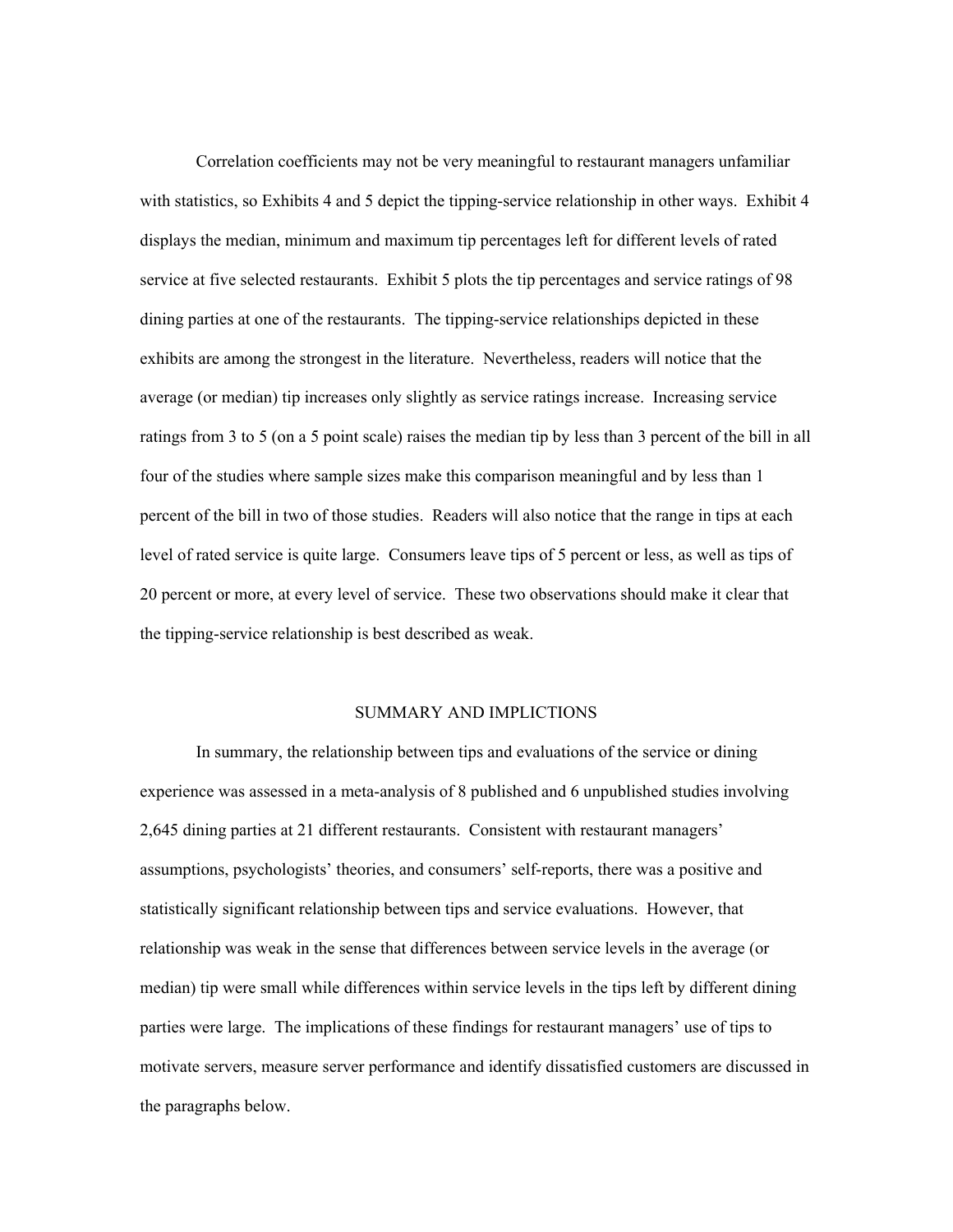### Motivating Servers

 Most restaurant managers rely upon tips as the primary incentive for servers to deliver good service. In fact, one of managers most common objections to replacing voluntary tips with automatic service charges is that it would entail the loss of this incentive.<sup>12</sup> However, the weak relationship between tips and service evaluations in this meta-analysis raises serious concerns about the efficiency of using tips as incentives.

 According to Jacob Cohen, the correlation between two variables has to have a value of .30 or larger to "be visible to the naked eye of a careful observer."<sup>13</sup> All but two of the correlations between tips and service evaluations in this meta-analysis were smaller than this .30 value. Thus, it is doubtful that servers can see the effects of delivering good or bad service on their tip incomes. Consistent with this argument, a survey of the tipped employees in a five star hotel found that 47 percent saw no relationship between the quality of their service and their earnings.<sup>14</sup> Another survey of waiters and waitresses from 12 different restaurants found that only 50 percent thought that servers who routinely received larger than average tips did so because they provide good service.<sup>15</sup> This inability of servers to see the relationship between tips and service is important because tips will not motivate servers to deliver good service if the servers do not believe that better service results in larger tips.

 If, as the results of this study suggest, tips provide only a modest incentive to deliver good service, then managers need to supplement customer tipping with other means of evaluating and rewarding server effort. Managers should personally observe their servers' work, hire mystery diners to evaluate servers, and/or ask customers to evaluate servers on comment cards or in post-dining interviews. Furthermore, managers should use monetary bonuses, work schedules, station sizes, preparation and clean-up assignments, and/or other incentives to reward those servers who receive the best evaluations.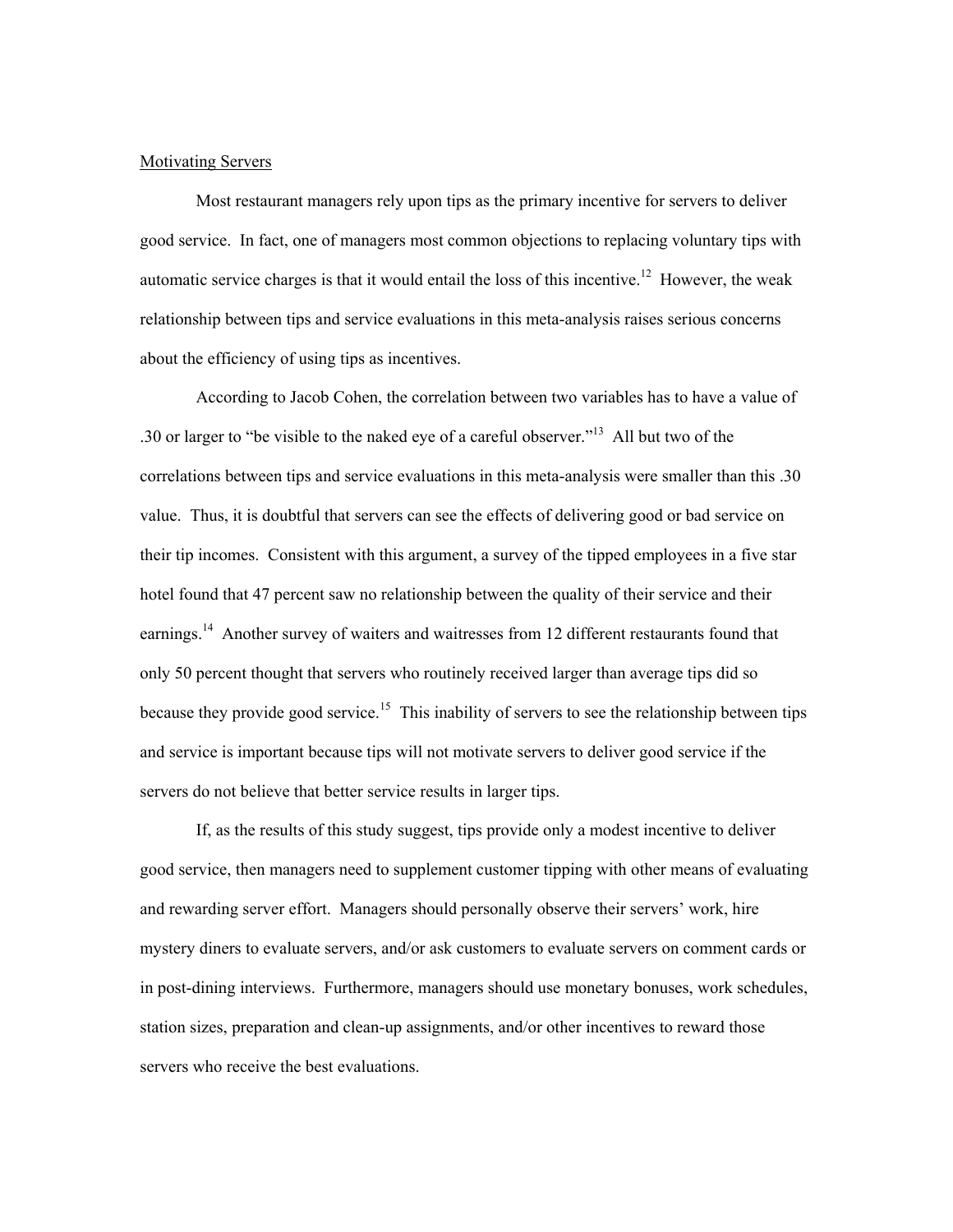## Measuring Server Ability And Performance

 Many restaurant managers already reward their better servers with larger stations, more desirable work schedules, and other perks. However, some of those managers use tip averages to help identify their best performers. The weak relationship between tips and service uncovered in this meta-analysis suggests that such use of tips may not be appropriate. It is possible that tips and service levels are more strongly related when averaged and compared across servers than when taken separately and compared across dining parties as was done in this meta-analysis.<sup>16</sup> Therefore, the results of this meta-analysis do not provide definitive conclusions about the validity of using servers' tip averages as a way of separating good from bad servers. Nevertheless, the results of this meta-analysis do mean that managers cannot safely assume that tip averages are a good measure of server ability and performance. Reinforcing this cautionary note are the results of a study that found the self-rated service abilities of 47 waiter and waitresses from one restaurant were only weakly related to their charge tip averages (correlation = .27).<sup>17</sup> Given the weak relationship between tips and service in that study and in the present metaanalysis, restaurant managers should use other means of measuring servers' abilities and performances.

## Identifying Dissatisfied Customers

 Many managers, like Thad Eure Jr. who is quoted at the beginning of this article, believe small tips are a good indication that customers are dissatisfied and need to be placated. However, the research reviewed in this article suggests otherwise. Consumers who rated the service as excellent sometimes left tips of 0 to 5 percent, so small tips do not always mean that the tipper was dissatisfied with service. Furthermore, consumers who rated the service as poor sometimes left tips of 20-25 percent, so not everyone who is dissatisfied with the service leaves small tips. In general, the weak relationship between tips and service evaluations means that tips are a poor indicator of customer satisfaction or dissatisfaction. Restaurant managers need to observe their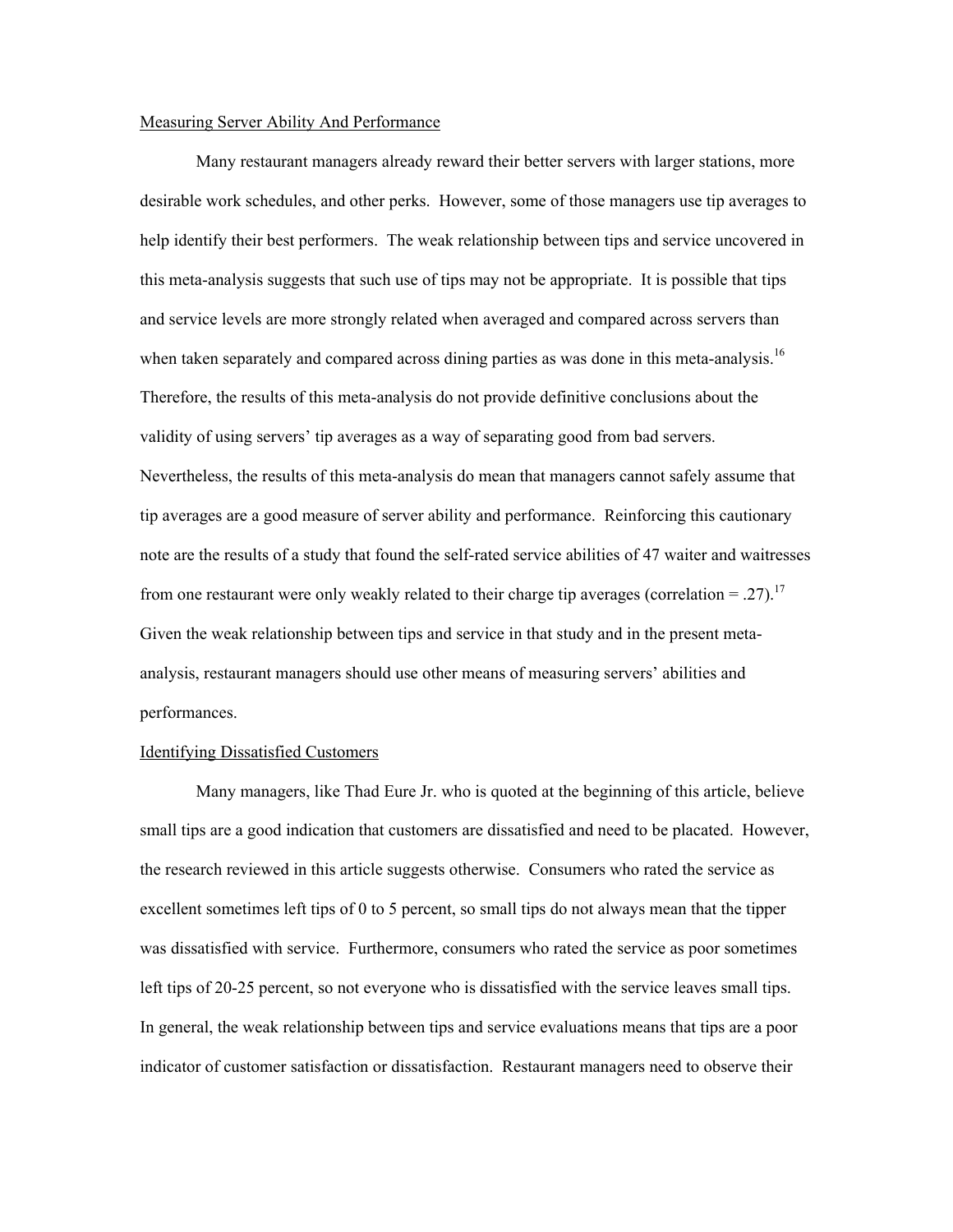customers, and train their servers to read customers' non-verbal cues, in order to identify dissatisfied customers whose problems need to be addressed.

# **Conclusion**

` In conclusion, tips are positively related to service, but the relationship is weak. This means that while tips are a reward for service, they are not a good way to motivate servers, measure server performance, or identify dissatisfied customers. Restaurant managers need to find and use other means of accomplishing these tasks.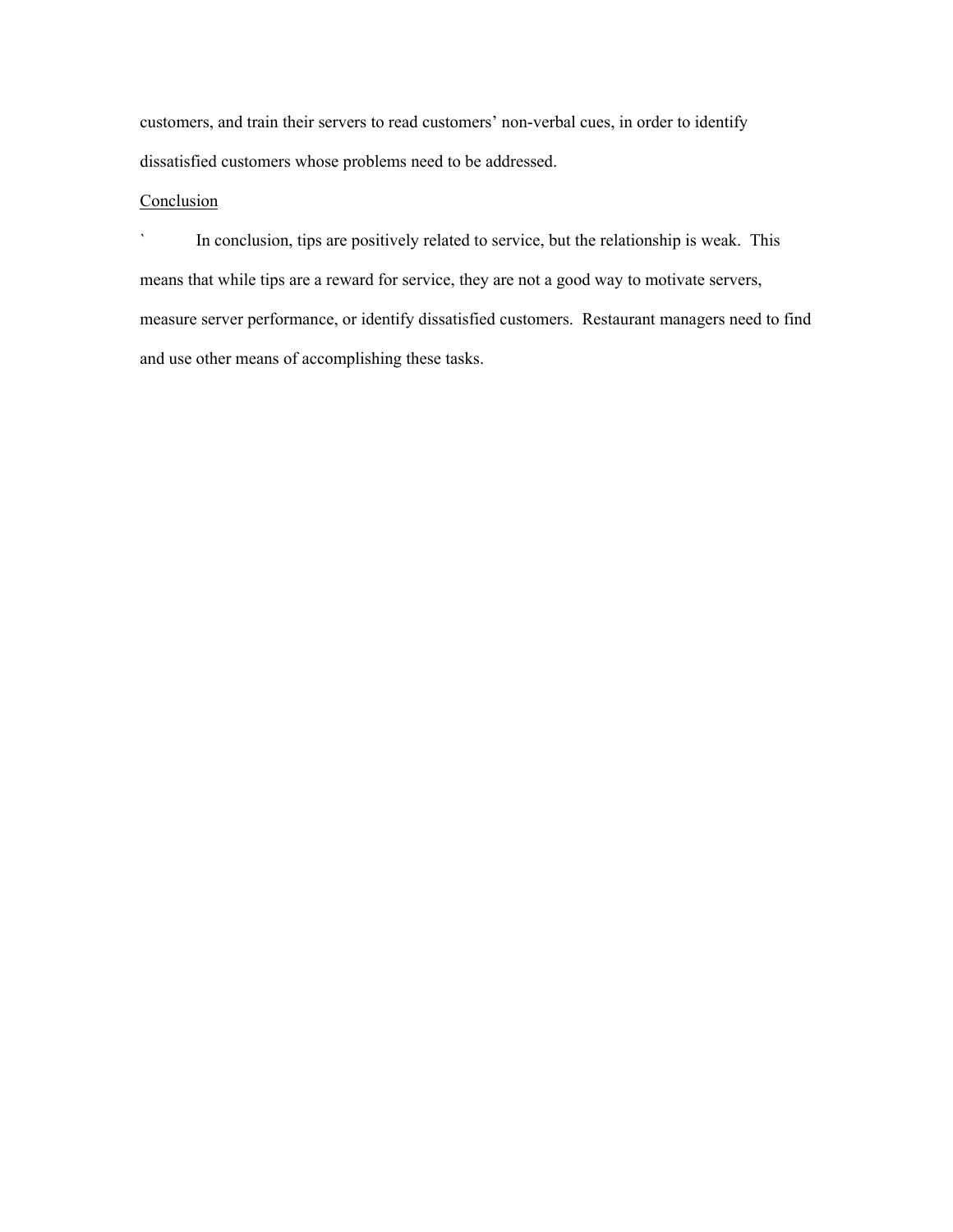# FOOTNOTES

- <sup>1</sup> Quote from: "Waitstaff Compensation: Tips vs. Service Charges," Current Issues Report (Washington, DC: National Restaurant Association, June 1988), p.7.
- <sup>2</sup> Quote from: Thad Eure, "Fixed Service Charges? No," Restaurants USA, Vol. 7, No. 2 (February 1987), p. 25.
- <sup>3</sup> See: J.S. Adams, "Inequality in social exchange," In L. Berkowitz (Ed.), Advances in Experimental Social Psychology, Vol. 2. (New York: Academic Press, 1965); and Elaine Walster, Ellen Berscheid and G. William Walster, "New Directions in Equity Research," Journal of Personality and Social Psychology, Vol. 25 (1973), pp. 151-176.
- <sup>4</sup> See: Melvin L. Snyder, "The Inverse Relationship between Restaurant Party Size and Tip Percentage: Diffusion or Equity?," Personality and Social Psychology Bulletin, Vol. 2 (Summer 1976), p. 308; and Michael Lynn and Andrea Grassman, "Restaurant Tipping: An Examination of Three Rational Explanations," Journal of Economic Psychology, Vol. 11 (June 1990), pp. 169-181.
- $<sup>5</sup>$  See: Tibbett L. Speer, "The Give and Take of Tipping," American Demographics, (February</sup> 1997), pp. 51-5. Also see: Susan Adelman, "How Your Customers Decide What to Tip," NRA News, (June/July 1985), pp. 43-44.
- <sup>6</sup> See: Richard L. Oliver and John E. Swan, "Consumer Perceptions of Interpersonal Equity and Satisfaction in Transactions: A Field Survey Approach," Journal of Marketing, Vol. 53 (1989), pp. 21-35.

<sup>7</sup> See: David G. Myers, Social Psychology (New York: McGraw-Hill, 1990), pp. 103-106.

<sup>8</sup> See: Michael Lynn and Andrea Grassman, "Restaurant Tipping: An Examination of Three Rational Explanations," Journal of Economic Psychology, Vol. 11 (June 1990), pp. 169- 181.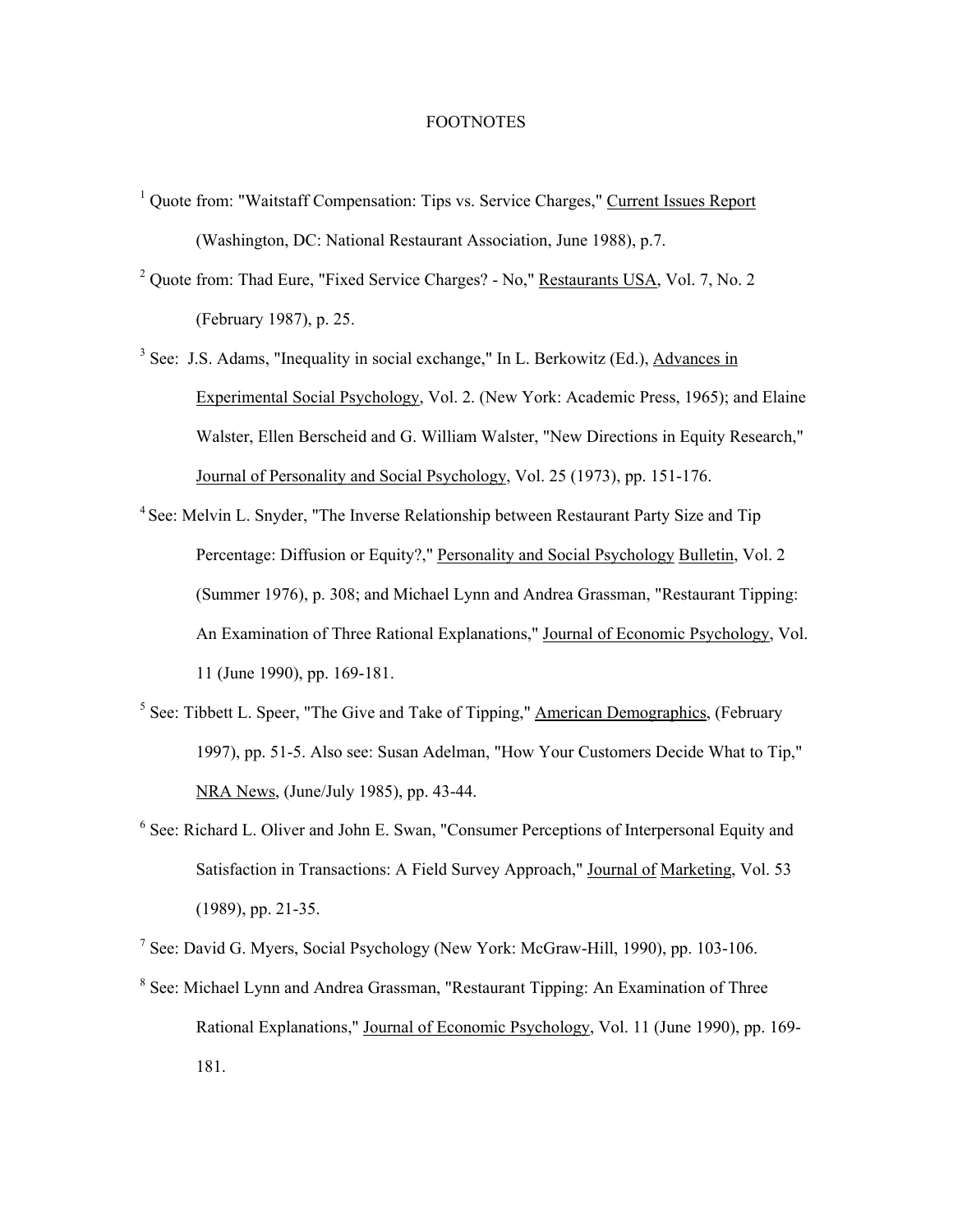<sup>9</sup> A previous version of this meta-analysis appeared in: Michael Lynn and Michael McCall, "Gratitude and Gratuity: A Meta-Analysis of Research on the Service-Tipping Relationship," Journal of Socio-Economics, Vol. 29, No. 2 (June 2000), pp. 203-214.

<sup>10</sup> These studies are from: Charly Baune, "The Economics of Tipping at Waldo's Pizza," (unpublished paper, St. Cloud State University, 1992); Orn Bodvarsson and William Gibson, "Gratuities and Customer Appraisal of Service: Evidence from Minnesota Restaurants," Journal of Socio-Economics, Vol. 23, No. 3 (1994), pp. 287-302; April H. Crusco and Christopher G. Wetzel, "The Midas Touch: The Effects of Interpersonal Touch on Restaurant Tipping," Personality and Social Psychology Bulletin, Vol. 10 (December 1984), pp. 512-517; Kevin Kilkelly, "An Economic Study on Restaurant Tipping," (unpublished paper, St. Cloud State University, 1992); Michael Lynn, "The Effects of Alcohol Consumption on Restaurant Tipping," Personality and Social Psychology Bulletin, Vol.14 (March 1988), pp. 87-91; Michael Lynn and Andrea Grassman, "Restaurant Tipping: An Examination of Three Rational Explanations," Journal of Economic Psychology, Vol.11 (June 1988), pp. 169-181; Michael Lynn and Jeffrey Graves, "Tipping: An Incentive/Reward for Service?," Hospitality Research Journal, Vol. 20, No. 1 (January 1996), pp. 1-14; Michael Lynn and Bibb Latane, "The Psychology of Restaurant Tipping," Journal of Applied Social Psychology, Vol. 14 (November/December 1984), pp. 551-563; Michael Lynn and Gabriella Petrick, "Tipping at Coyote Loco," (unpublished data set, Cornell University, 1996); Michael Lynn and Paul Strong, "Tipping at Anti Pasto," (unpublished data set, University of Houston, 1992); Joanne M. May, "Tip or Treat: A Study of Factors Affecting Tipping Behavior," (unpublished Master's Thesis, Loyola University, 1978); Connie Mok and Sebastian Hansen, "A Study of Factors Affecting Tip Size in Restaurants," Journal of Foodservice Marketing, Vol. 3, No. 3/4 (1999), pp. 49-64; and Mustafa Olia, "Restaurant Tipping," (unpublished paper, St. Cloud State University, 1991).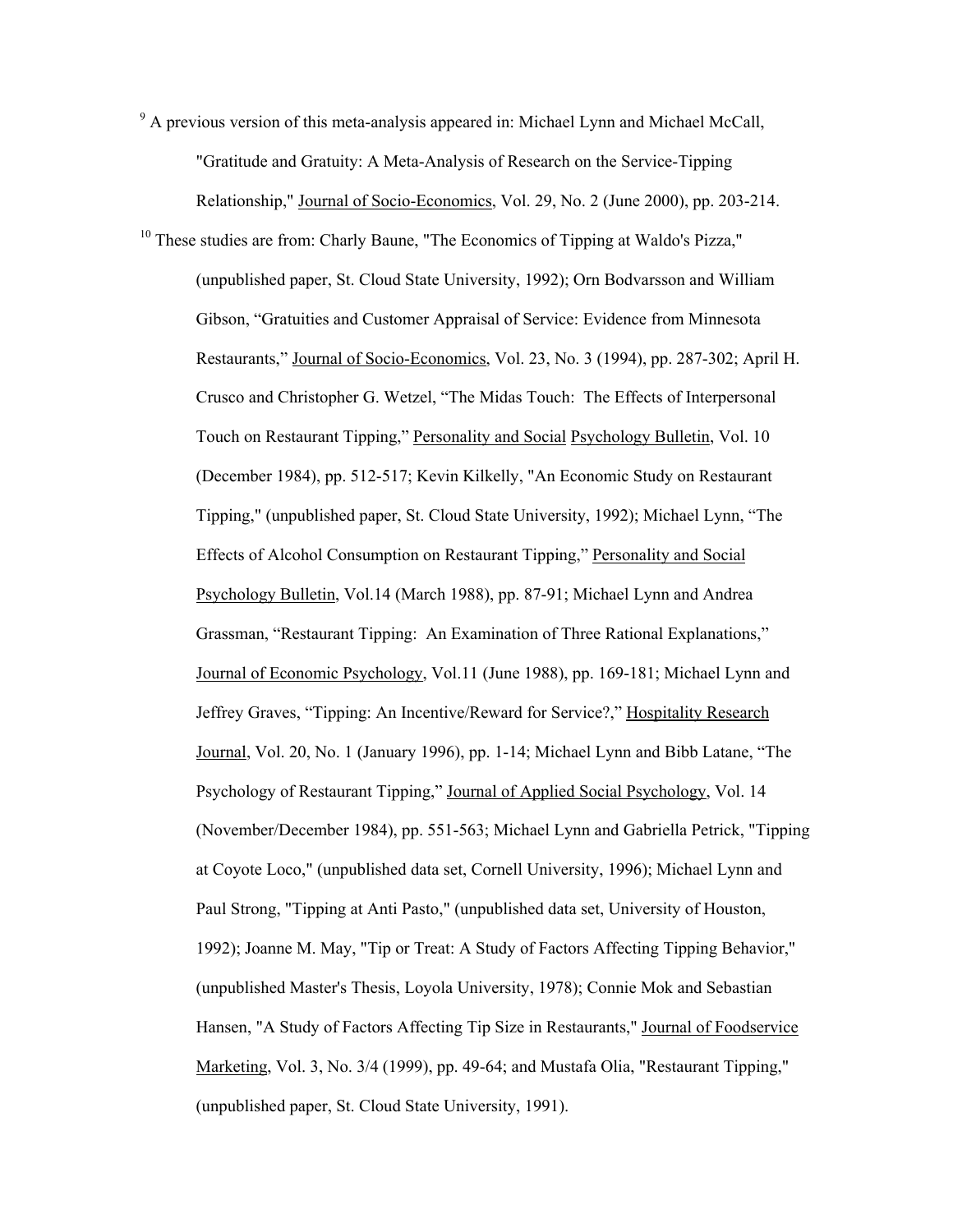- <sup>11</sup> See: Brian Mullen, Advanced Basic Meta-Analysis, (Hillsdale, NJ: Lawrence Erlbaum Associates, 1989); Robert Rosenthal, Meta-Analytic Procedures for Social Research, (Newbury Park, CA: Sage Publications, 1991); and Michael Lynn and Brian Mullen, "The Quantitative Integration of Research: An Introduction to Meta-Analysis," Journal of Hospitality and Tourism Research, Vol. 21, No. 3 (1997), pp. 121-139.
- <sup>12</sup> See: "Waitstaff Compensation...," pp. 1-7; Thad Eure, p. 25.
- 13 See: Jacob Cohen, "A Power Primer," Psychological Bulletin, Vol. 112 (1992), pp. 155-159.
- <sup>14</sup> See: Boas Shamir, "A Note of Tipping and Employee Perceptions and Attitudes," Journal of Occupational Psychology, Vol. 56 (1983), pp. 255-259.
- <sup>15</sup> See: Mary Harris, "Waiters, Customers and Service: Some Tips about Tipping," Journal of Applied Social Psychology, Vol. 25 (1995), pp. 725-744.
- <sup>16</sup> See: Cheri Ostroff, "Comparing Correlations Based on Individual-Level and Aggregated Data," Journal of Applied Psychology, Vol. 78 (1993), pp. 569-582.
- <sup>17</sup> See: Michael Lynn and Tony Simons, "Predictors of Male and Female Servers' Average Tip Earnings," Journal of Applied Social Psychology, Vol. 30 (2000), pp. 241-252.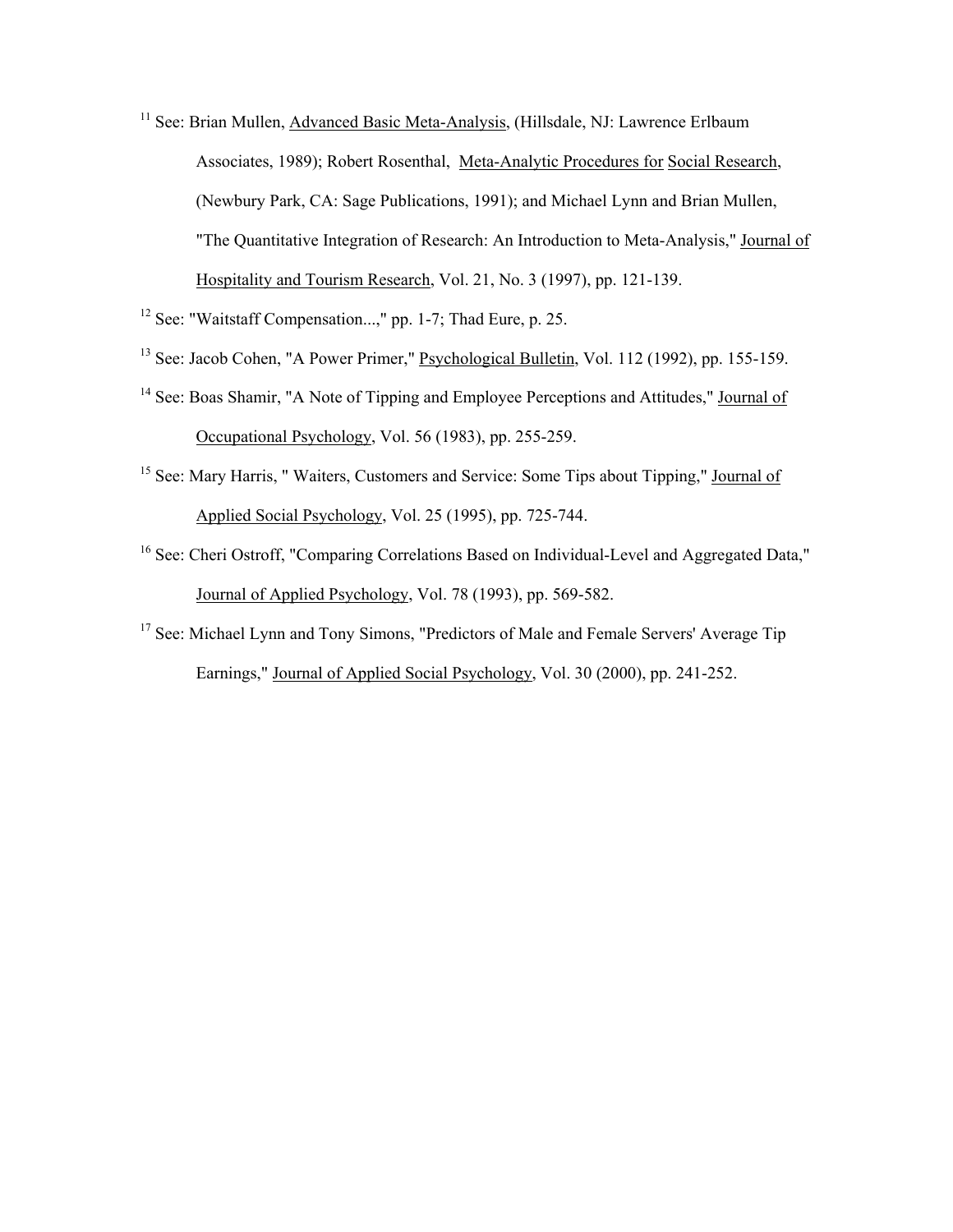EXHIBIT 3. Frequency distribution and statistical summary of 24 correlations between bill-adjusted tip sizes and evaluations of the service or dining experience.

|        |         |     | .18 |     |     |
|--------|---------|-----|-----|-----|-----|
|        |         |     | .16 | .29 |     |
|        |         |     | .13 | .23 |     |
|        |         | .09 | .12 | .23 |     |
|        | $-.06$  | .06 | .12 | .23 |     |
| $-19$  | $-0.02$ | .01 | .10 | .22 | .33 |
| $-.14$ | $-.01$  | .01 | .10 | 22  | .33 |

Mean  $r = .11$ 

Combined  $Z = 5.82$ ,  $p < .0001$ Total Sample Size  $= 2,645$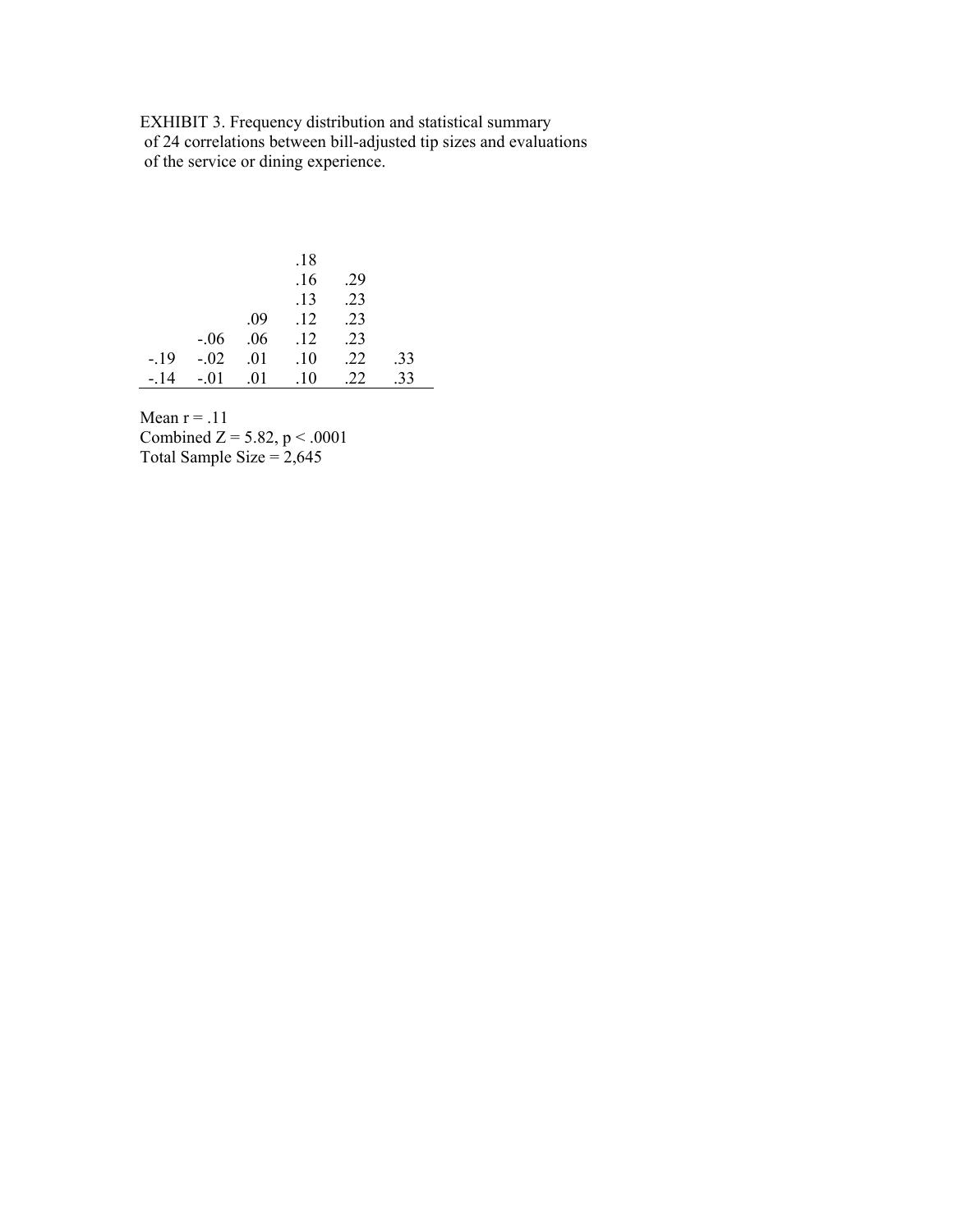## EXHIBIT 1. Description of the Meta-Analytic Method

## Identification of Studies

 An attempt was made to identify published and unpublished studies of restaurant tipping that used dining parties as the units of analysis in a between subjects examination of the relationship between tip size and evaluations of the service. Studies falling within this domain were identified in several ways. First, computerized searches of ABI Inform, ERIC, Dissertation Abstracts, Psych Abstracts and the Cornell Hospitality Database were conducted. Second, the references of the already identified studies were examined for citations of prior studies. Finally, the authors of published studies were contacted and asked for any additional studies they had conducted. A total of 14 studies (8 published and 6 unpublished) were identified and retained for analysis in this review. Two additional studies were identified but excluded from the review. One unpublished study was excluded because we had serious questions about the authenticity of the student-collected data. A second unpublished data set was excluded because it is being prepared for separate publication elsewhere and the authors did not want to jeopardize the publication of that data by including it in this review.

## Unit of Analysis

 Meta-analysts usually use studies as their units of analysis. However, restaurants are a more appropriate unit of analysis for this meta-analysis, because customer expectations of service vary across restaurants and this makes cross-restaurant comparisons of service ratings less meaningful than within-restaurant comparisons. In addition, consumers' tipping propensities vary across restaurants and this makes between-restaurant tests of the service-tipping relationship less sensitive than within-restaurant tests. Furthermore, the social function of tipping as an incentive/reward for service depends on the within-restaurant relationship between tip size and service evaluations more than on their between-restaurant relationship. For all of these reasons, restaurants were selected as the unit of analysis in this review, meaning that separate effects were obtained from each restaurant in each study being reviewed. The effects from different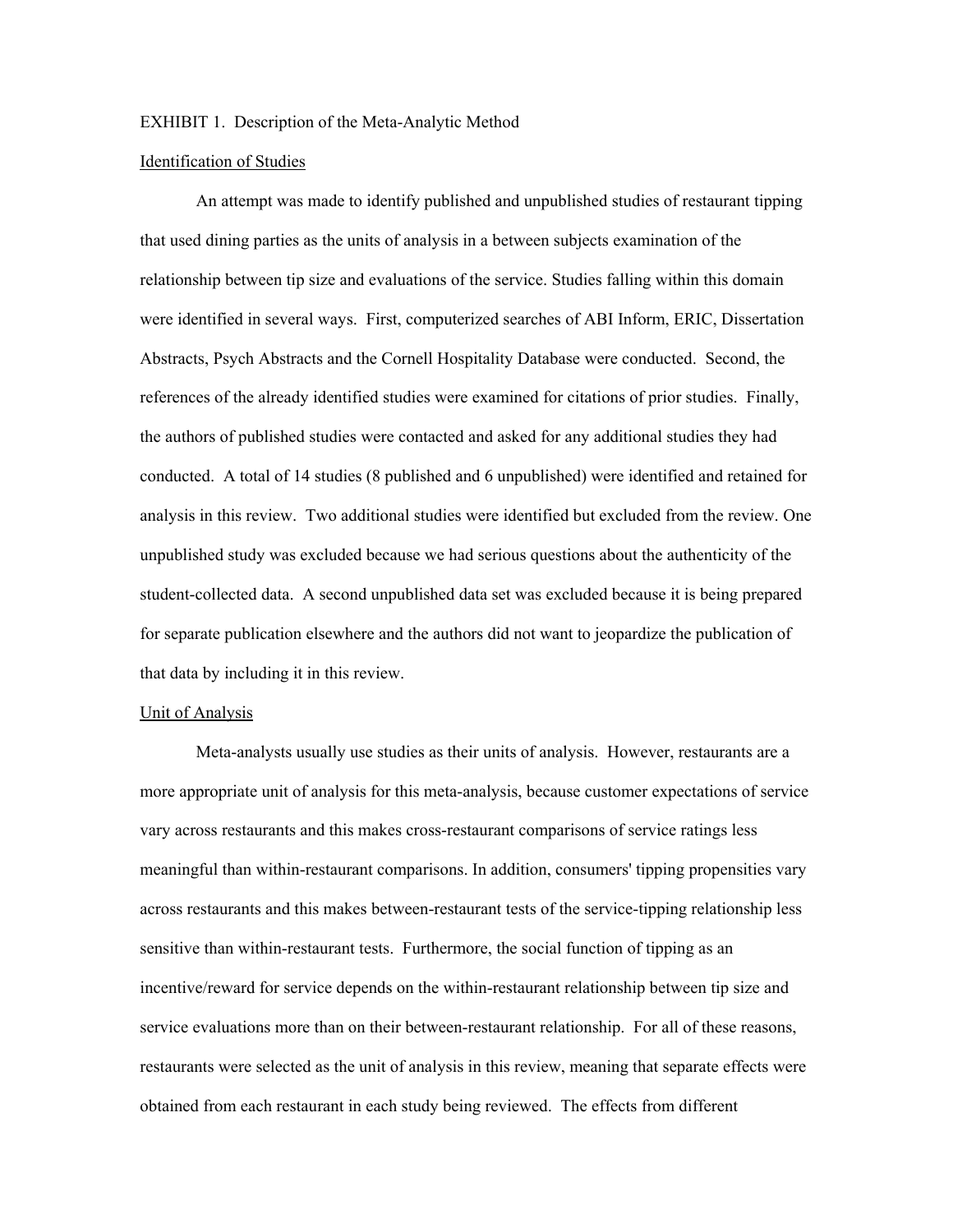restaurants were independent in the sense that they were based on different subjects or dining parties, so they meet the requirements of the fixed-effects, meta-analytic, significance tests reported below.

## Re-Analysis of Study Level Data

We were able to obtain the raw data from 7 of 8 published studies and 2 of 6 unpublished studies by contacting the authors of published research articles on tipping. This data was reanalyzed in order to maximize the comparability of analyses and effects across studies as well as to provide tests of relationships that were not reported by the original investigators. In these reanalyses, tips as a percentage of bill size were used as the dependent measure. For studies with data from multiple restaurants, separate analyses were conducted on the data from each restaurant.

# Effects and Statistics

 The primary effect examined in this meta-analysis was the relationship between tip sizes (percent tips or bill-adjusted residual tips) and service evaluations. Tests of this relationship were obtained from each study in the review. In most cases, zero-order correlations were obtained. However, in a few cases where the zero-order correlations were not available, partial-correlations between tip sizes and service evaluations that statistically controlled for one or more other variables were obtained and used in the analyses of this relationship.

 Separate tests of the tipping-service relationships were obtained for each restaurant in each of the relevant studies. The only exception was a study by Crusco and Wetzel (1984) that combined data from two restaurants -- only one test of the service-tipping relationship could be obtained from this study. In cases where evaluations of multiple dimensions of service were obtained from each subject, an average of the different service ratings was calculated and used in tests of the effects involving service evaluations.

 For each restaurant-level test of a relationship in the meta-analysis, we calculated two statistics – a correlation coefficient r that reflects the size of the effect and a z-score that reflects